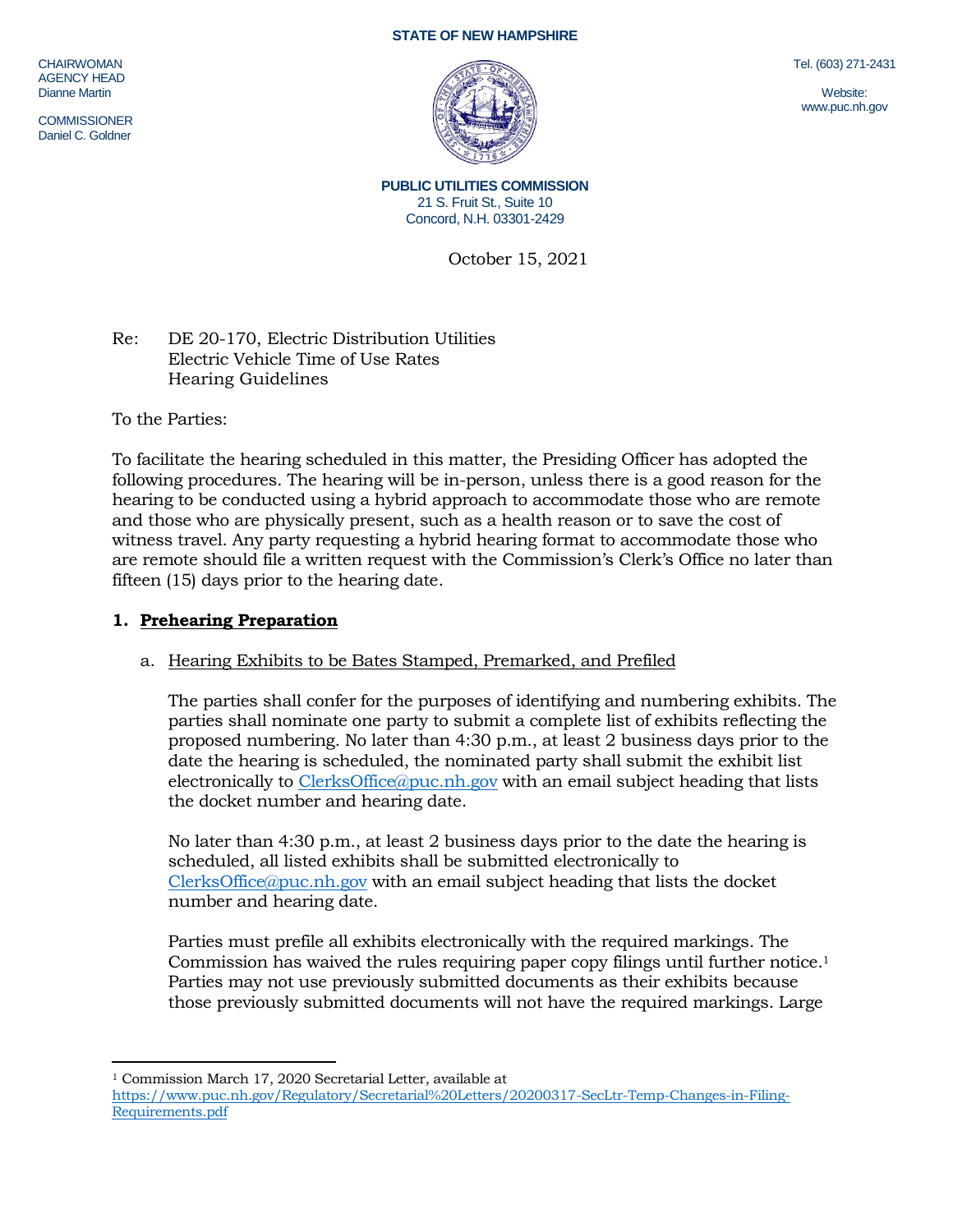files must be broken down into files that do not exceed 25 MB in size, and individual emails may not exceed 25 MB in size.

Parties must premark each exhibit in the upper right hand corner of each page with the docket number and the exhibit number. *See* N.H. Admin. R., Puc 203.22(d)(1). Parties must sequentially paginate each exhibit, which should be Bates-stamped with Arabic numerals only. *See* N.H. Admin. R., Puc 203.22(c). The sequential pagination must carry through multi-document exhibits. Bates numbering must appear in the lower right corner of each page of the exhibit, in approximately the same location, unless such placement would cause confusion or block the view of necessary information in the exhibit.

Parties must name each electronic version of an exhibit using the following naming convention: Docket No. without prefix\_Date of Hearing\_exh no. [Example: 20- 040\_2020-04-27\_exh\_3]. Parties may not include more than one exhibit per electronic file. If a large file exceeds 25 MB in size and has been broken into several smaller parts, this should be reflected in the exhibit number, such as "exh\_1 (Part 1 of 5)." Confidential files should be named using the following naming convention: con\_ Docket No. without prefix\_Date of Hearing\_exh no.

Failure of the parties to follow the above requirements may result in postponement of the hearing.

b. Witness Lists

No later than 4:30 p.m., at least 2 business days prior to the date the hearing is scheduled, each party shall submit its witness list electronically to [ClerksOffice@puc.nh.gov](mailto:Clerks.Office@puc.nh.gov) with an email subject heading that lists the docket number, hearing date, and name of party filing. The parties may submit a joint witness list. The Commission may limit the number of witnesses or time for each witness's testimony pursuant to Puc 203.21.

c. Filing and Service

All parties must observe the Commission's rules for service.

Parties may, but are not required to, file paper copies of exhibits and exhibit lists at this time. If parties elect to file only electronically at this time, then they are directed to maintain one paper copy of all filings. The Commission will issue a subsequent order or letter indicating when that paper copy must be filed.

### d. Confidential Information

No later than 4:30 p.m., at least 2 business days prior to the date the hearing is scheduled, parties must advise the Commission by email sent to [ClerksOffice@puc.nh.gov](mailto:Clerks.Office@puc.nh.gov) and the service list only if they will be discussing or introducing confidential information during the hearing. If so, parties should identify the confidential information in question.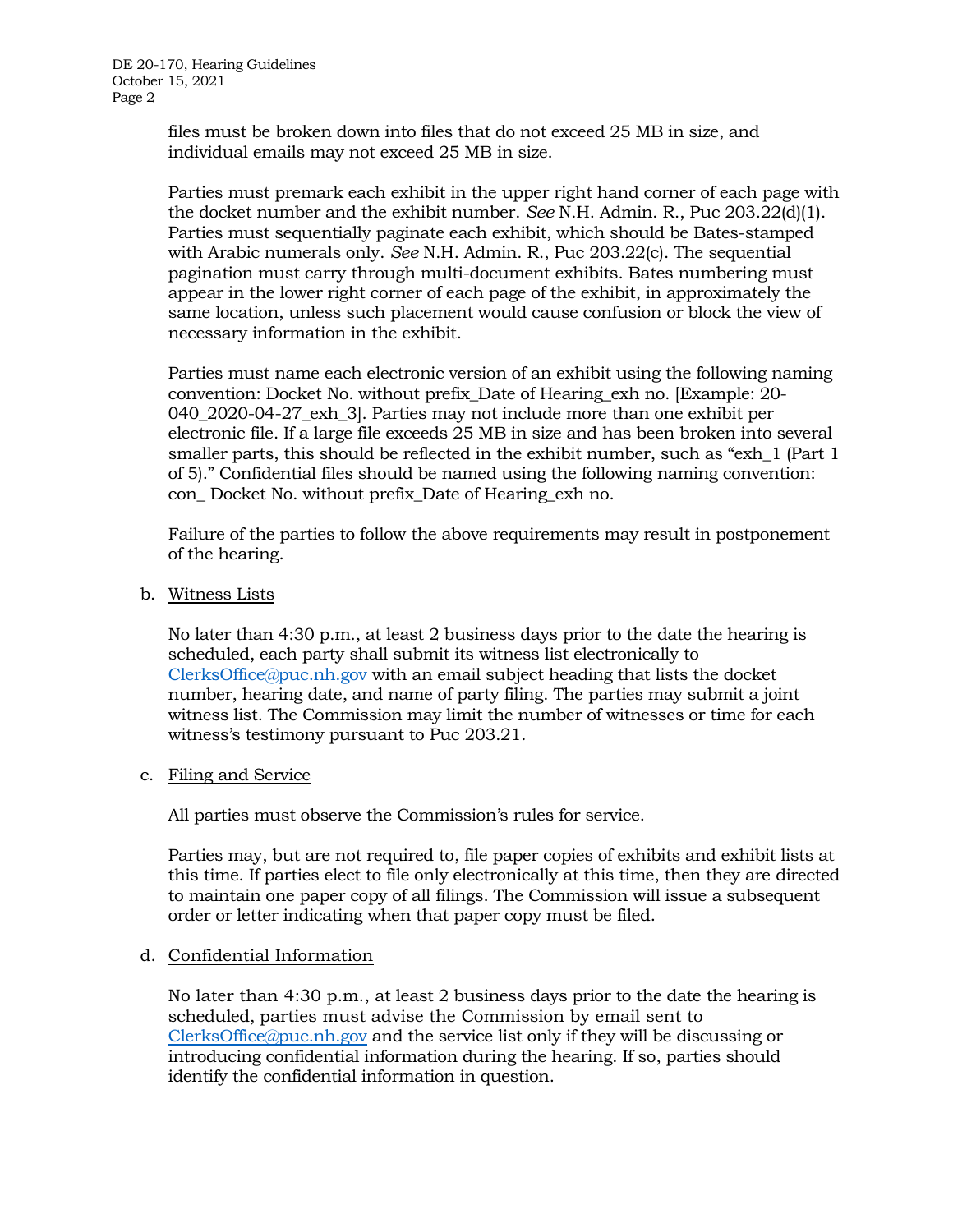DE 20-170, Hearing Guidelines October 15, 2021 Page 3

# **2. Conduct of Hybrid Hearing**

#### a. Use of Webex Videoconferencing Platform

If a hybrid hearing format will be used, the Commission will use the Webex videoconferencing software to hold the hearing. Parties will be sent a link to the Webex videoconference in advance that will enable them to join the hearing remotely.

### b. Technology Requirements for Remote Participation & Best Practices

Parties and individuals participating remotely must have the ability to be seen and heard by the commissioners during the hearing. Accordingly, some form of camera device and microphone must be available to remote participants. All individuals participating remotely are encouraged to use a hard-wired, not wireless, internet connection and a good quality wired microphone. Participants should download and test the Webex software in advance of the hearing.

#### c. Preregistration of Remote Participants

No later than 4:30 p.m., at least 2 business days prior to the date the hearing is scheduled, each person wishing to speak for, or on behalf of, a party, or to provide public comment, during the hearing must register with the moderator<sup>2</sup> at [PUCWebModerator@puc.nh.gov](mailto:PUCWebModerator@puc.nh.gov) by sending an email with a subject heading that lists the docket number, hearing date, and name of party filing. A party should submit one email for all of its participants (witnesses, attorneys, etc.) listing the name, email address, and telephone number of each participant.

### d. Preregistration of In-Person Participants

 $\overline{a}$ 

Parties and members of the public wishing to attend the hearing in person are encouraged to register in advance at [ClerksOffice@puc.nh.gov](mailto:Clerks.Office@puc.nh.gov) or by calling the Commission at (603) 271-2431, at least two days before the hearing.

### e. Presentation of Exhibits by Remote Participants

Each participant must clearly identify each exhibit by its premarked number before referencing it or introducing it by video during the hearing. If it will be necessary for a party to display an exhibit (or exhibits) on the screen during the hearing, then that party must do a run-through with the moderator at least one business day prior to the scheduled hearing to ensure that the party knows how to do so and how to close the presentation when it is complete.

<sup>2</sup> The moderator is a staff member assigned to aid the Commission with the technological aspects of the remote hearing.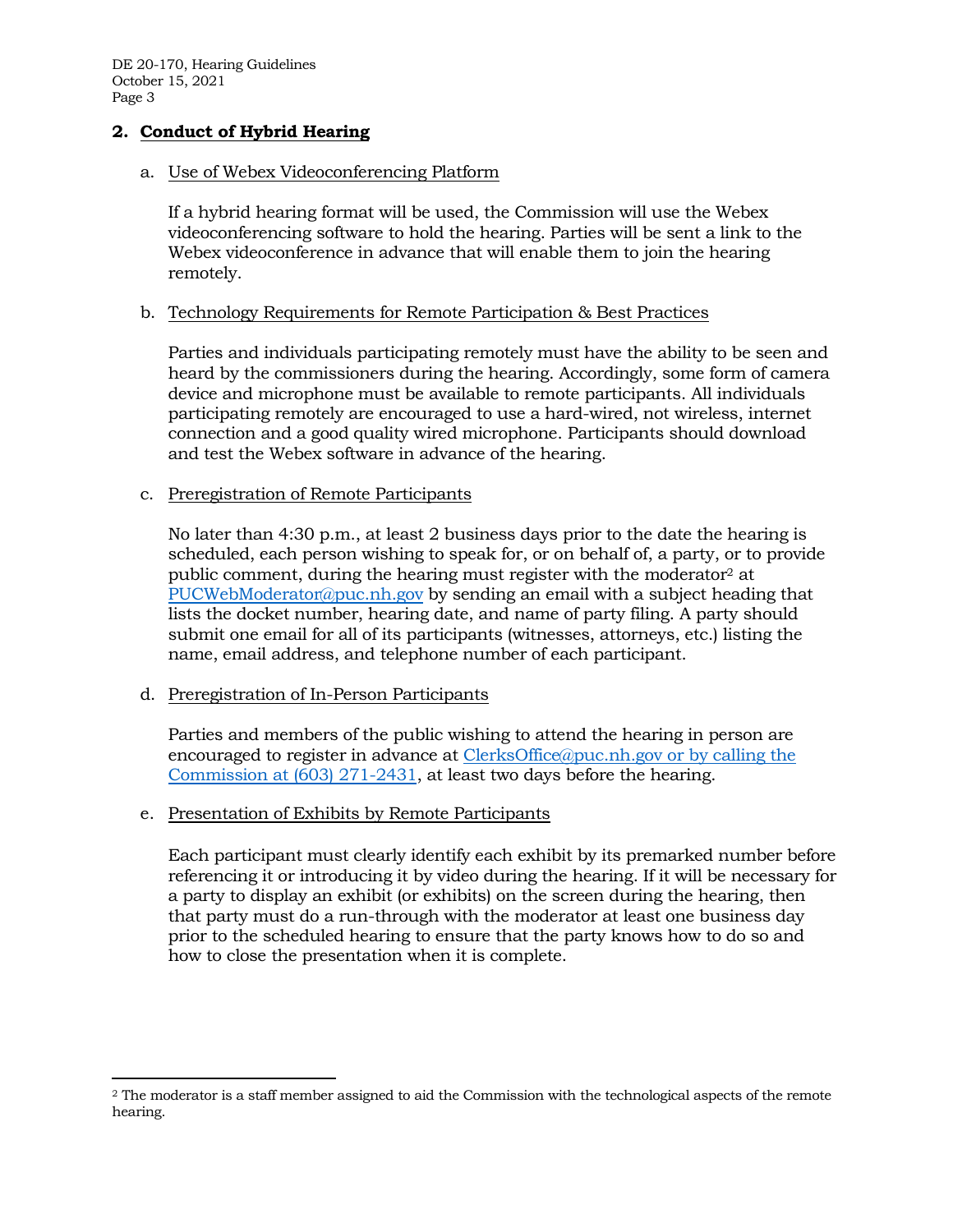# f. Technology Trouble Shooting on the Hearing Day

Hearing participants joining remotely via Webex must join the Webex conference at least 15 minutes before the scheduled commencement of the hearing to verify their names and affiliations, resolve any technical issues, and discuss any necessary preparations prior to the commencement of the hearing.

Any participant experiencing difficulties obtaining access to, or participating in, the hearing should call the Commission at (603) 271-2431.

# g. Hybrid Hearing Protocol for Remote Participants

A stenographer will make a record of each of the Commission's hearings. Therefore, during the hybrid hearing, all participants must choose the "mute" option when they are not speaking to ensure the best sound quality. The moderator will mute any participant causing noise interference.

Although participants must mute their microphones when not speaking, participants wishing to make an objection may unmute for that purpose. For any other issue, anyone wishing to speak should physically raise their hand first and should only speak after being recognized by the Presiding Officer.

All non-active participants who are not attorneys will be placed in "attendee" mode, which will deactivate their microphone and video feed, to make it easier for other participants and the Commissioners to focus on the speakers during the hearing and to reduce network saturation. Non-active participants will still be able to view and hear the hearing.

Each participant must clearly identify him- or herself before speaking and identify any other persons present at the participant's location. Speakers are advised to face their camera and speak slowly, with frequent pauses, to ensure accurate transcription.

The Commission does not recommend the use of the Webex "private chat" function to facilitate attorney/client consultations. The Commission does not use or monitor the chat function during hybrid hearings.

h. Although the Commission will, if necessary, address any confidential matters separately at a single time during the hybrid hearing, the Commission may also need to do so at other times during the hearing, at which time public access to the hearing will be suspended. The public and parties who do not have a right to confidential information will not be able to participate in the hearing when this occurs for so long as confidential information is being addressed during the hearing.

The Presiding Officer may issue further procedures as necessary.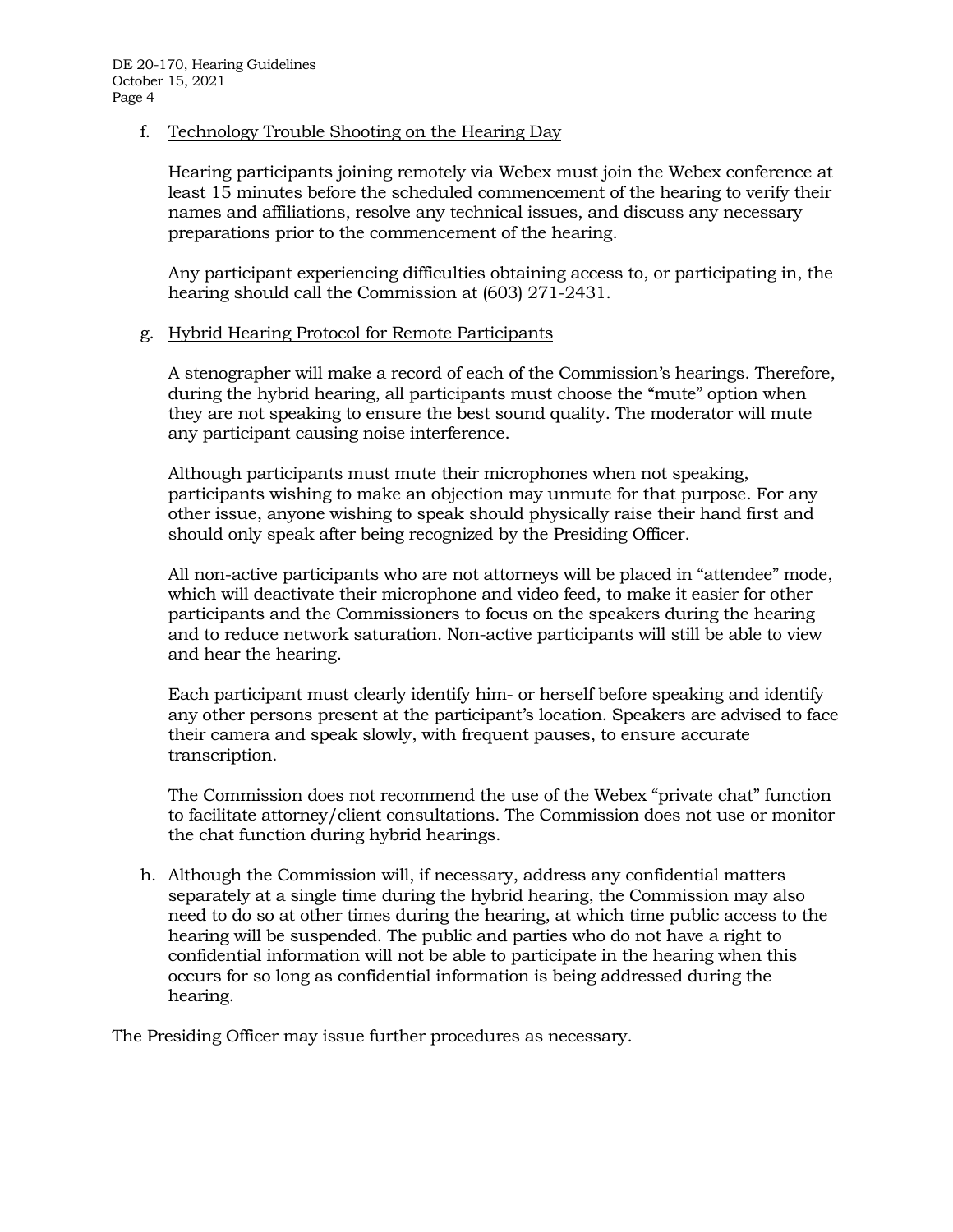DE 20-170, Hearing Guidelines October 15, 2021 Page 5

Sincerely,

Diagne Martin

Dianne Martin Presiding Officer Chairwoman

cc: Service List (Electronically) Docket File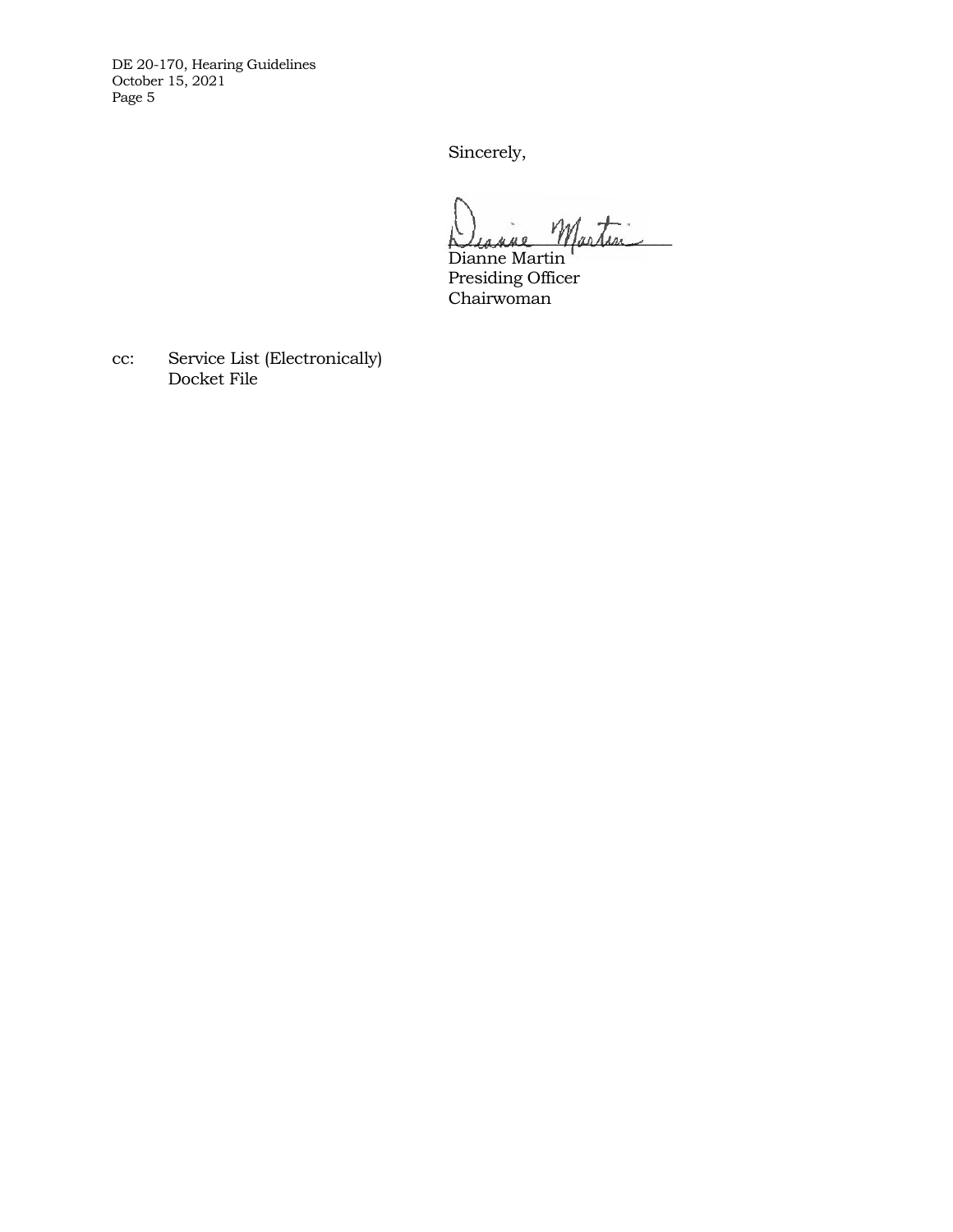# Service List - Docket Related

Docket# : 20-170

Printed: 10/15/2021

Email Addresses

ClerksOffice@puc.nh.gov nhregulatory@eversource.com tga@tga3.com asbury@unitil.com clifton.below@lebanonNH.gov kevin.boughan@eversource.com kelly@cleanenergynh.org brian.d.buckley@energy.nh.gov davecaron@derrynh.org richard.t.chagnon@energy.nh.gov jessica.chiavara@eversource.com edward.davis@eversource.com matthew.deal@chargepoint.com mdean@mdeanlaw.net allen.desbiens@eversource.com sdunbar@keyesfox.com sam@cleanenergynh.org Brianna@cleanenergynh.org matthew.fossum@eversource.com mikefowler@derrynh.org thomas.c.frantz@energy.nh.gov michael.goldman@eversource.com gouldingc@unitil.com Everett.Hammond@LebanonNH.gov maureen.karpf@libertyutilities.com Goksin.Kavlak@brattle.com george.knowles@eversource.com nkrakoff@clf.org donald.kreis@oca.nh.gov marc.lemenager@eversource.com melansona@nhec.com erica.menard@eversource.com kevin.miller@chargepoint.com Brian@necsema.net jeff.moulton5@gmail.com Shaun.Mulholland@LebanonNH.gov steven.mullen@libertyutilities.com nawazelski@unitil.com elizabeth.r.nixon@energy.nh.gov